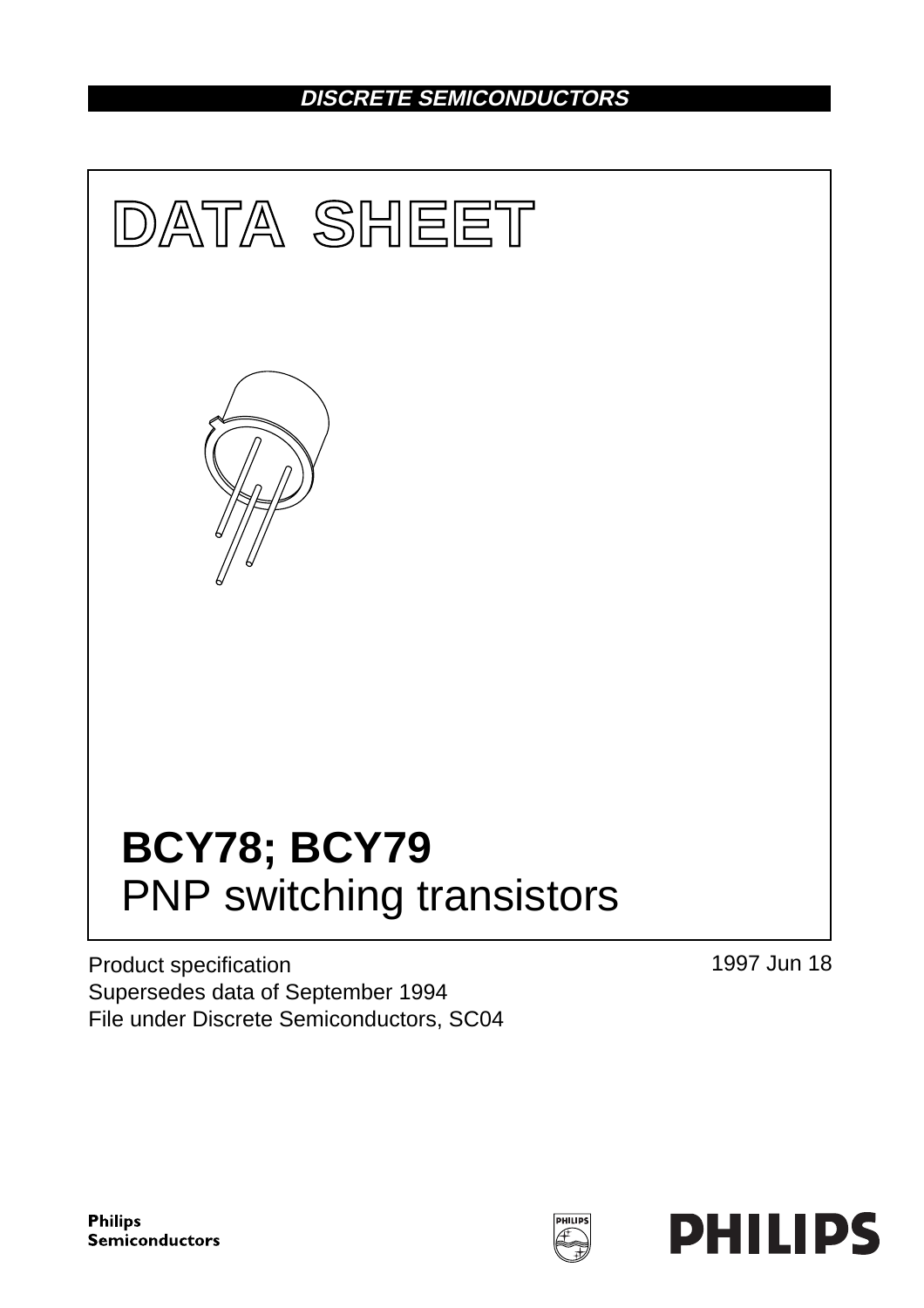## **FEATURES**

- Low current (max. 100 mA)
- Low voltage (max. 45 V).

## **APPLICATIONS**

• Switching and amplification.

### **DESCRIPTION**

PNP switching transistor in a TO-18 metal package. NPN complements: BCY58 and BCY59.

## **PINNING**

| <b>PIN</b> | <b>DESCRIPTION</b>           |
|------------|------------------------------|
|            | emitter                      |
|            | base                         |
|            | collector, connected to case |



Fig.1 Simplified outline (TO-18) and symbol.

## **QUICK REFERENCE DATA**

| <b>SYMBOL</b>          | <b>PARAMETER</b>          | <b>CONDITIONS</b>                                           | MIN. | MAX.   | <b>UNIT</b> |
|------------------------|---------------------------|-------------------------------------------------------------|------|--------|-------------|
| V <sub>CBO</sub>       | collector-base voltage    | open emitter                                                |      |        |             |
|                        | BCY78                     |                                                             |      | $-32$  | V           |
|                        | BCY79                     |                                                             | —    | $-45$  | $\vee$      |
| <b>V<sub>CEO</sub></b> | collector-emitter voltage | open base                                                   |      |        |             |
|                        | BCY78                     |                                                             |      | $-32$  | V           |
|                        | BCY79                     |                                                             |      | $-45$  | V           |
| $I_{\rm C}$            | collector current (DC)    |                                                             |      | $-100$ | mA          |
| $P_{\text{tot}}$       | total power dissipation   | $T_{amb} \leq 45 °C$                                        | —    | 340    | mW          |
|                        |                           | $T_{\text{case}} \leq 45 \text{ °C}$                        |      | 1      | W           |
| $h_{FE}$               | DC current gain           | $I_C = -2$ mA; $V_{CF} = -5$ V                              |      |        |             |
|                        | BCY78/VII; BCY79/VII      |                                                             | 120  | 220    |             |
|                        | BCY78/VIII; BCY79/VIII    |                                                             | 180  | 310    |             |
|                        | BCY78/IX; BCY79/IX        |                                                             | 250  | 460    |             |
|                        | BCY78/X                   |                                                             | 380  | 630    |             |
| $f_T$                  | transition frequency      | $I_C = -10$ mA; $V_{CE} = -5$ V                             | 100  |        | <b>MHz</b>  |
| $t_{off}$              | turn-off time             | $I_{Con} = -100$ mA; $I_{Bon} = -10$ mA; $I_{Boff} = 10$ mA |      | 400    | ns          |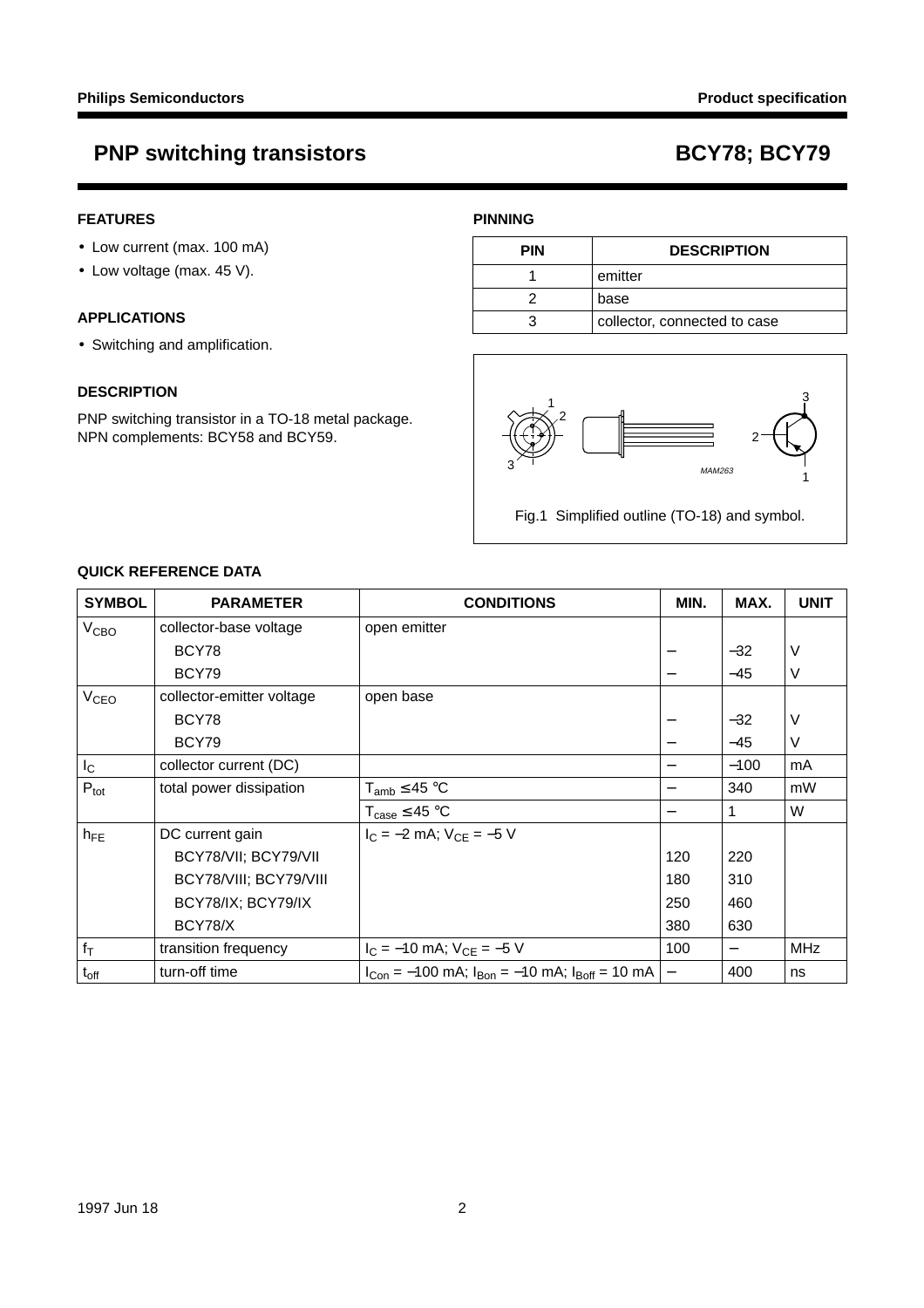### **LIMITING VALUES**

In accordance with the Absolute Maximum Rating System (IEC 134).

| <b>SYMBOL</b>               | <b>PARAMETER</b>              | <b>CONDITIONS</b>                    | MIN.  | MAX.         | <b>UNIT</b> |
|-----------------------------|-------------------------------|--------------------------------------|-------|--------------|-------------|
| V <sub>CBO</sub>            | collector-base voltage        | open emitter                         |       |              |             |
|                             | BCY78                         |                                      | -     | $-32$        | V           |
|                             | BCY79                         |                                      | -     | $-45$        | V           |
| <b>V<sub>CEO</sub></b>      | collector-emitter voltage     | open base                            |       |              |             |
|                             | BCY78                         |                                      | -     | $-32$        | V           |
|                             | BCY79                         |                                      |       | $-45$        | V           |
| V <sub>EBO</sub>            | emitter-base voltage          | open collector                       |       | $-5$         | $\vee$      |
| $I_{\rm C}$                 | collector current (DC)        |                                      |       | $-100$       | mA          |
| $I_{CM}$                    | peak collector current        |                                      | -     | $-200$       | mA          |
| <b>I</b> <sub>BM</sub>      | peak base current             |                                      | -     | $-200$       | mA          |
| $P_{\text{tot}}$            | total power dissipation       | $T_{amb} \leq 45 °C$                 | —     | 340          | mW          |
|                             |                               | $T_{\text{case}} \leq 45 \text{ °C}$ | —     | $\mathbf{1}$ | W           |
| $T_{\text{stg}}$            | storage temperature           |                                      | $-65$ | $+150$       | $^{\circ}C$ |
| T <sub>i</sub>              | junction temperature          |                                      |       | 200          | $^{\circ}C$ |
| $\mathsf{T}_{\mathsf{amb}}$ | operating ambient temperature |                                      | $-65$ | $+150$       | $^{\circ}C$ |

## **THERMAL CHARACTERISTICS**

| <b>SYMBOL</b> | <b>PARAMETER</b>                              | <b>CONDITIONS</b> | <b>VALUE</b> | UNIT |
|---------------|-----------------------------------------------|-------------------|--------------|------|
| $R_{th\,j-a}$ | I thermal resistance from junction to ambient | l in free air     | 450          | K/W  |
| $R_{th\ j-c}$ | thermal resistance from junction to case      |                   | 150          | K/W  |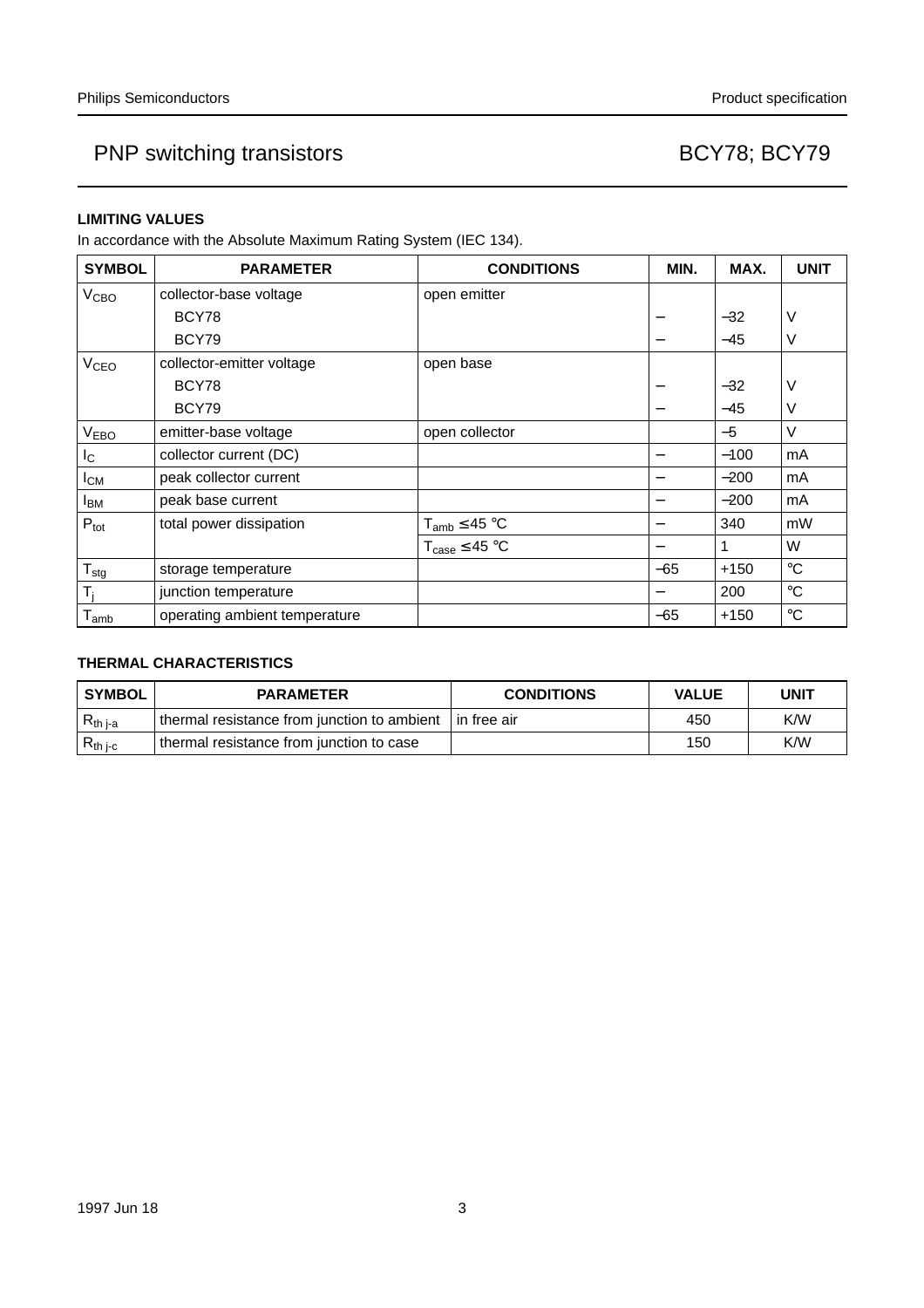## **CHARACTERISTICS**

 $T_{amb}$  = 25 °C unless otherwise specified.

| <b>SYMBOL</b>      | <b>PARAMETER</b>                                                         | <b>CONDITIONS</b>                                | MIN.                     | TYP.                     | MAX.                     | <b>UNIT</b> |
|--------------------|--------------------------------------------------------------------------|--------------------------------------------------|--------------------------|--------------------------|--------------------------|-------------|
| I <sub>CBO</sub>   | collector cut-off current                                                |                                                  |                          |                          |                          |             |
|                    | BCY78                                                                    | $I_E = 0$ ; $V_{CB} = -32$ V                     | $\qquad \qquad -$        | $-2$                     | $-15$                    | nA          |
|                    |                                                                          | $I_E = 0$ ; $V_{CB} = -32$ V; $T_{amb} = 150$ °C | $\overline{a}$           | $\overline{\phantom{0}}$ | $-10$                    | $\mu$ A     |
| <b>I</b> CBO       | collector cut-off current                                                |                                                  |                          |                          |                          |             |
|                    | BCY79                                                                    | $I_E = 0$ ; $V_{CB} = -45$ V                     |                          | $-2$                     | $-15$                    | nA          |
|                    |                                                                          | $I_E = 0$ ; $V_{CB} = -45$ V; $T_{amb} = 150$ °C | $\overline{\phantom{0}}$ | $\overline{\phantom{0}}$ | $-10$                    | $\mu$ A     |
| <b>IEBO</b>        | emitter cut-off current                                                  | $I_C = 0$ ; $V_{EB} = -5$ V                      | $\overline{\phantom{0}}$ | $\equiv$                 | $-20$                    | nA          |
| $h_{FE}$           | DC current gain                                                          | $I_C = -10 \mu A$ ; $V_{CE} = -5 V$              |                          |                          |                          |             |
|                    | BCY78/VII; BCY79/VII                                                     |                                                  |                          | 140                      |                          |             |
|                    | BCY78/VIII; BCY79/VIII                                                   |                                                  | 30                       | 200                      |                          |             |
|                    | BCY78/IX; BCY79/IX                                                       |                                                  | 40                       | 270                      |                          |             |
|                    | BCY78/X                                                                  |                                                  | 100                      | 340                      |                          |             |
| $h_{FE}$           | DC current gain                                                          | $I_C = -2$ mA; $V_{CE} = -5$ V                   |                          |                          |                          |             |
|                    | BCY78/VII; BCY79/VII                                                     |                                                  | 120                      | 170                      | 220                      |             |
|                    | BCY78/VIII; BCY79/VIII                                                   |                                                  | 180                      | 250                      | 310                      |             |
|                    | BCY78/IX; BCY79/IX                                                       |                                                  | 250                      | 350                      | 460                      |             |
|                    | BCY78/X                                                                  |                                                  | 380                      | 500                      | 630                      |             |
| $h_{FE}$           | DC current gain                                                          | $I_C = -10$ mA; $V_{CE} = -1$ V                  |                          |                          |                          |             |
|                    | BCY78/VII; BCY79/VII                                                     |                                                  | 80                       | 180                      |                          |             |
|                    | BCY78/VIII; BCY79/VIII                                                   |                                                  | 120                      | 260                      | 400                      |             |
|                    | BCY78/IX; BCY79/IX                                                       |                                                  | 160                      | 360                      | 630                      |             |
|                    | BCY78/X                                                                  |                                                  | 240                      | 500                      | 1000                     |             |
| $h_{FE}$           | DC current gain                                                          | $I_C = -100$ mA; $V_{CE} = -1$ V                 |                          |                          |                          |             |
|                    | BCY78/VII; BCY79/VII                                                     |                                                  | 40                       | $\qquad \qquad -$        |                          |             |
|                    | BCY78/VIII; BCY79/VIII                                                   |                                                  | 45                       |                          |                          |             |
|                    | BCY78/IX; BCY79/IX                                                       |                                                  | 60                       | $\overline{\phantom{m}}$ |                          |             |
|                    | BCY78/X                                                                  |                                                  | 60                       |                          |                          |             |
| V <sub>CEsat</sub> | collector-emitter saturation voltage $ I_C = -10$ mA; $I_B = -250 \mu A$ |                                                  | $\overline{\phantom{0}}$ | $-120$                   | $-250$                   | mV          |
|                    |                                                                          | $I_C = -100$ mA; $I_B = -2.5$ mA                 |                          | $-400$                   | $-800$                   | mV          |
| $V_{\text{BEsat}}$ | base-emitter saturation voltage                                          | $I_C = -10$ mA; $I_B = -250 \mu A$               | -600                     | -700                     | -850                     | m۷          |
|                    |                                                                          | $I_C = -100$ mA; $I_B = -2.5$ mA                 | $-700$                   | $-850$                   | $-1200$                  | mV          |
| $V_{BE}$           | base-emitter voltage                                                     | $I_C = -10 \mu A$ ; $V_{CE} = -5 V$              |                          | $-550$                   |                          | mV          |
|                    |                                                                          | $I_C = -2$ mA; $V_{CE} = -5$ V                   | $-600$                   | -650                     | $-750$                   | mV          |
|                    |                                                                          | $I_C = -10$ mA; $V_{CE} = -1$ V                  | $\overline{\phantom{0}}$ | $-650$                   |                          | mV          |
|                    |                                                                          | $I_C = -100$ mA; $V_{CE} = -1$ V                 | $\qquad \qquad -$        | $-750$                   | $\overline{\phantom{0}}$ | mV          |
| $C_{c}$            | collector capacitance                                                    | $I_E = I_e = 0$ ; $V_{CB} = -10$ V; f = 1 MHz    | $\qquad \qquad -$        | $\qquad \qquad -$        | $\overline{7}$           | pF          |
| $\mathrm{C_{e}}$   | emitter capacitance                                                      | $I_C = I_c = 0$ ; $V_{EB} = -500$ mV; f = 1 MHz  | $\overline{\phantom{0}}$ | $\qquad \qquad -$        | 15                       | pF          |
| $f_T$              | transition frequency                                                     | $I_C = -10$ mA; $V_{CE} = -5$ V; f = 100 MHz     | 100                      | $\qquad \qquad -$        | $\qquad \qquad -$        | MHz         |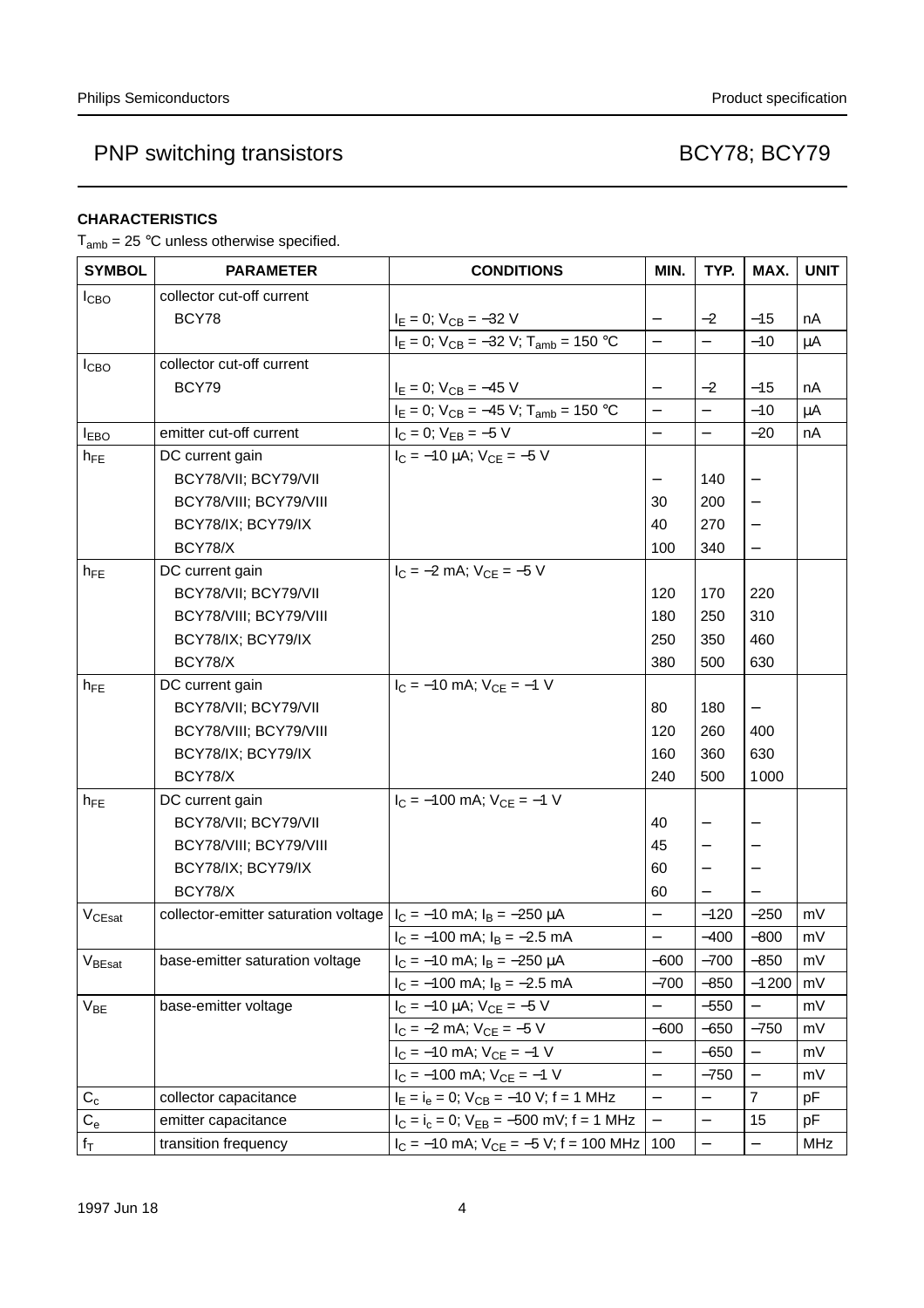| <b>SYMBOL</b>  | <b>PARAMETER</b>                                        | <b>CONDITIONS</b>                                                                     | MIN.                     | TYP.                     | MAX. | <b>UNIT</b> |
|----------------|---------------------------------------------------------|---------------------------------------------------------------------------------------|--------------------------|--------------------------|------|-------------|
| F              | noise figure                                            | $I_C = -200 \mu A$ ; $V_{CE} = -5 V$ ; $R_S = 2 k\Omega$ ;<br>$f = 1$ kHz; B = 200 Hz | $\qquad \qquad -$        | $\overline{\phantom{0}}$ | 10   | dB          |
|                | Switching times (between 10% and 90% levels); see Fig.2 |                                                                                       |                          |                          |      |             |
| $t_{on}$       | turn-on time                                            | $I_{Con} = -10$ mA; $I_{Bon} = -1$ mA;                                                | $\overline{\phantom{0}}$ |                          | 100  | ns          |
| $t_d$          | delay time                                              | $I_{\text{Boff}}$ = 1 mA; test conditions A                                           |                          |                          | 50   | ns          |
| $t_r$          | rise time                                               |                                                                                       |                          |                          | 50   | ns          |
| $t_{off}$      | turn-off time                                           |                                                                                       |                          | $\overline{\phantom{0}}$ | 700  | ns          |
| $t_{\rm s}$    | storage time                                            |                                                                                       |                          |                          | 600  | ns          |
| t <sub>f</sub> | fall time                                               |                                                                                       |                          | —                        | 100  | ns          |
| $t_{on}$       | turn-on time                                            | $I_{Con} = -100$ mA; $I_{Bon} = -10$ mA;                                              |                          | $\overline{\phantom{0}}$ | 100  | ns          |
| $t_d$          | delay time                                              | $I_{\text{Boff}}$ = 10 mA; test conditions B                                          |                          |                          | 35   | ns          |
| $t_r$          | rise time                                               |                                                                                       |                          |                          | 65   | ns          |
| $t_{off}$      | turn-off time                                           |                                                                                       |                          |                          | 400  | ns          |
| $t_{s}$        | storage time                                            |                                                                                       |                          |                          | 300  | ns          |
| t <sub>f</sub> | fall time                                               |                                                                                       |                          |                          | 100  | ns          |



#### **Test conditions A**

ndbook, full pagewidth

 $V_i = -5 V$ ; T = 500 µs; t<sub>p</sub> = 10 µs; t<sub>r</sub> = t<sub>f</sub> ≤ 3 ns.  $R1 = 56 Ω$ ;  $R2 = 2.5 kΩ$ ;  $R_B = 3.9 kΩ$ ;  $R_C = 270 Ω$ .  $V_{BB} = 1.9 \text{ V}; V_{CC} = -3 \text{ V}$ Oscilloscope input impedance  $Z_i = 50 \Omega$ .

#### **Test conditions B**

 $V_i = -9.8$  V; T = 500 µs;  $t_p = 10$  µs;  $t_r = t_f \le 3$  ns. R1 = 62 Ω; R2 = 470 Ω; R<sub>B</sub> = 470 Ω; R<sub>C</sub> = 100 Ω.  $V_{BB} = 3.4 V; V_{CC} = -10.8 V$ Oscilloscope input impedance  $Z_i = 50 \Omega$ .

Fig.2 Test circuit for switching times.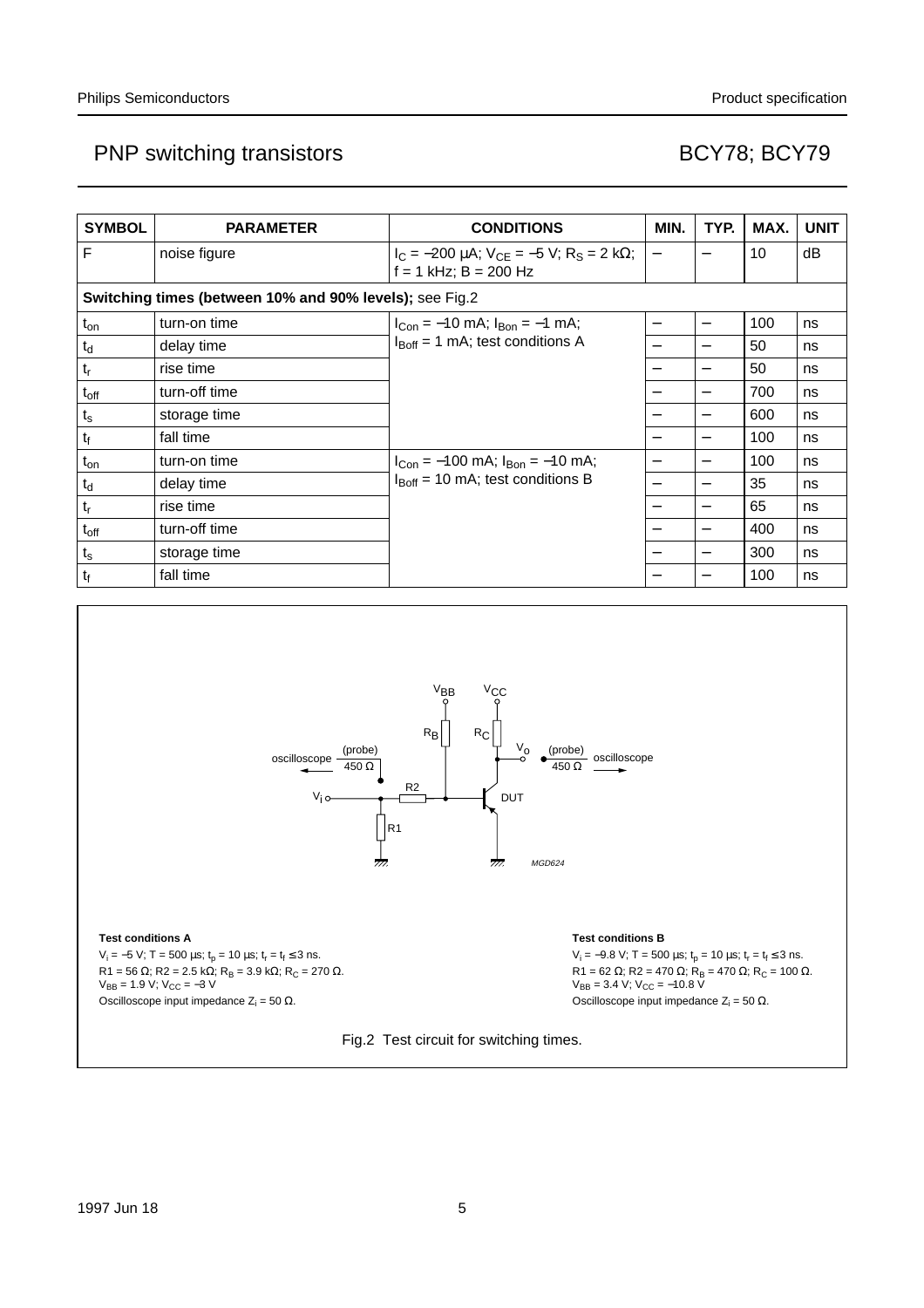### **PACKAGE OUTLINE**

## Metal-can cylindrical single-ended package; 3 leads SOT18/13

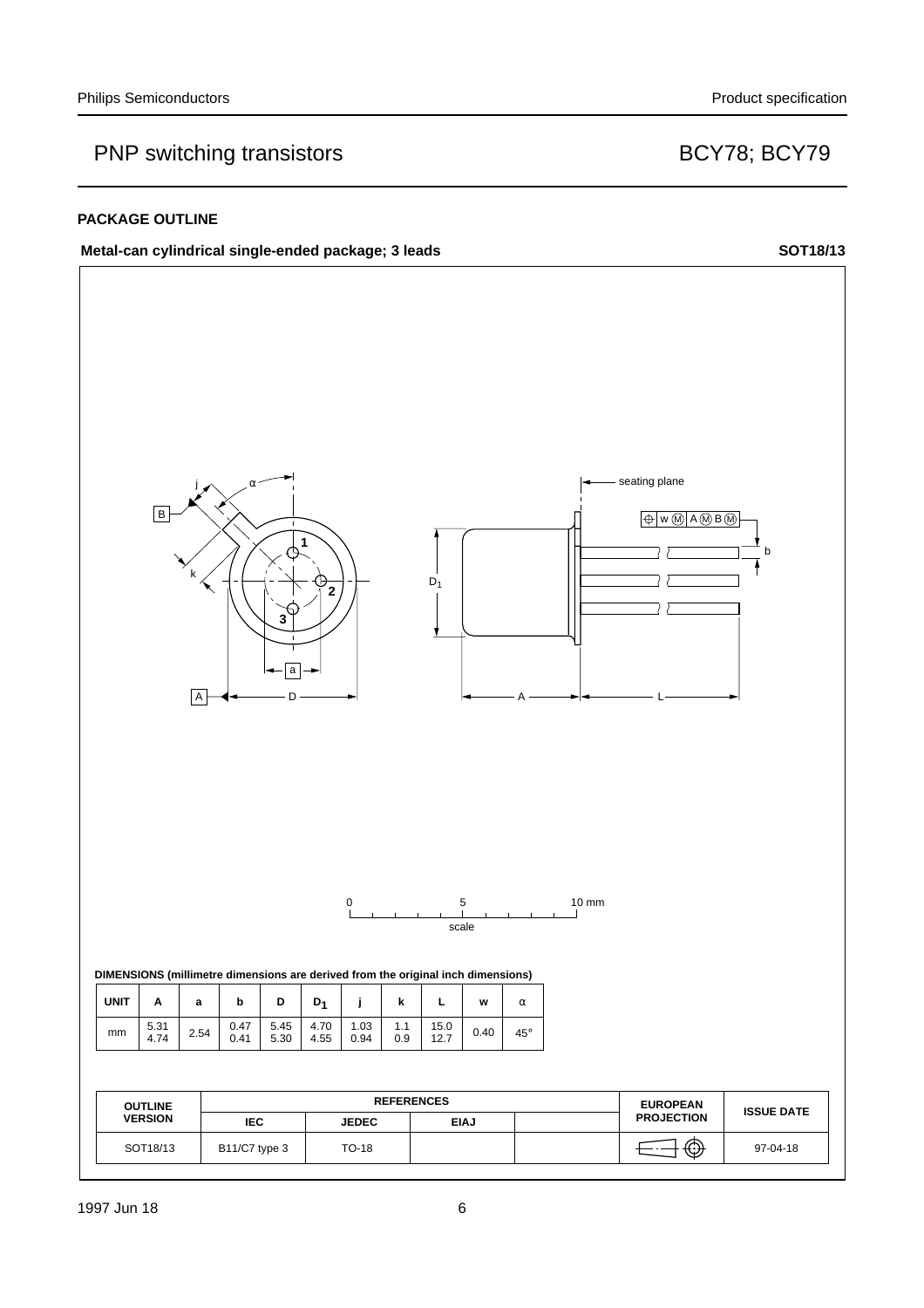### **DEFINITIONS**

| Data sheet status                                                                                                                                                                                                                                                                                                                                                                                                                                                  |                                                                                       |  |
|--------------------------------------------------------------------------------------------------------------------------------------------------------------------------------------------------------------------------------------------------------------------------------------------------------------------------------------------------------------------------------------------------------------------------------------------------------------------|---------------------------------------------------------------------------------------|--|
| Objective specification                                                                                                                                                                                                                                                                                                                                                                                                                                            | This data sheet contains target or goal specifications for product development.       |  |
| Preliminary specification                                                                                                                                                                                                                                                                                                                                                                                                                                          | This data sheet contains preliminary data; supplementary data may be published later. |  |
| Product specification                                                                                                                                                                                                                                                                                                                                                                                                                                              | This data sheet contains final product specifications.                                |  |
| <b>Limiting values</b>                                                                                                                                                                                                                                                                                                                                                                                                                                             |                                                                                       |  |
| Limiting values given are in accordance with the Absolute Maximum Rating System (IEC 134). Stress above one or<br>more of the limiting values may cause permanent damage to the device. These are stress ratings only and operation<br>of the device at these or at any other conditions above those given in the Characteristics sections of the specification<br>is not implied. Exposure to limiting values for extended periods may affect device reliability. |                                                                                       |  |
| <b>Application information</b>                                                                                                                                                                                                                                                                                                                                                                                                                                     |                                                                                       |  |

Where application information is given, it is advisory and does not form part of the specification.

### **LIFE SUPPORT APPLICATIONS**

These products are not designed for use in life support appliances, devices, or systems where malfunction of these products can reasonably be expected to result in personal injury. Philips customers using or selling these products for use in such applications do so at their own risk and agree to fully indemnify Philips for any damages resulting from such improper use or sale.